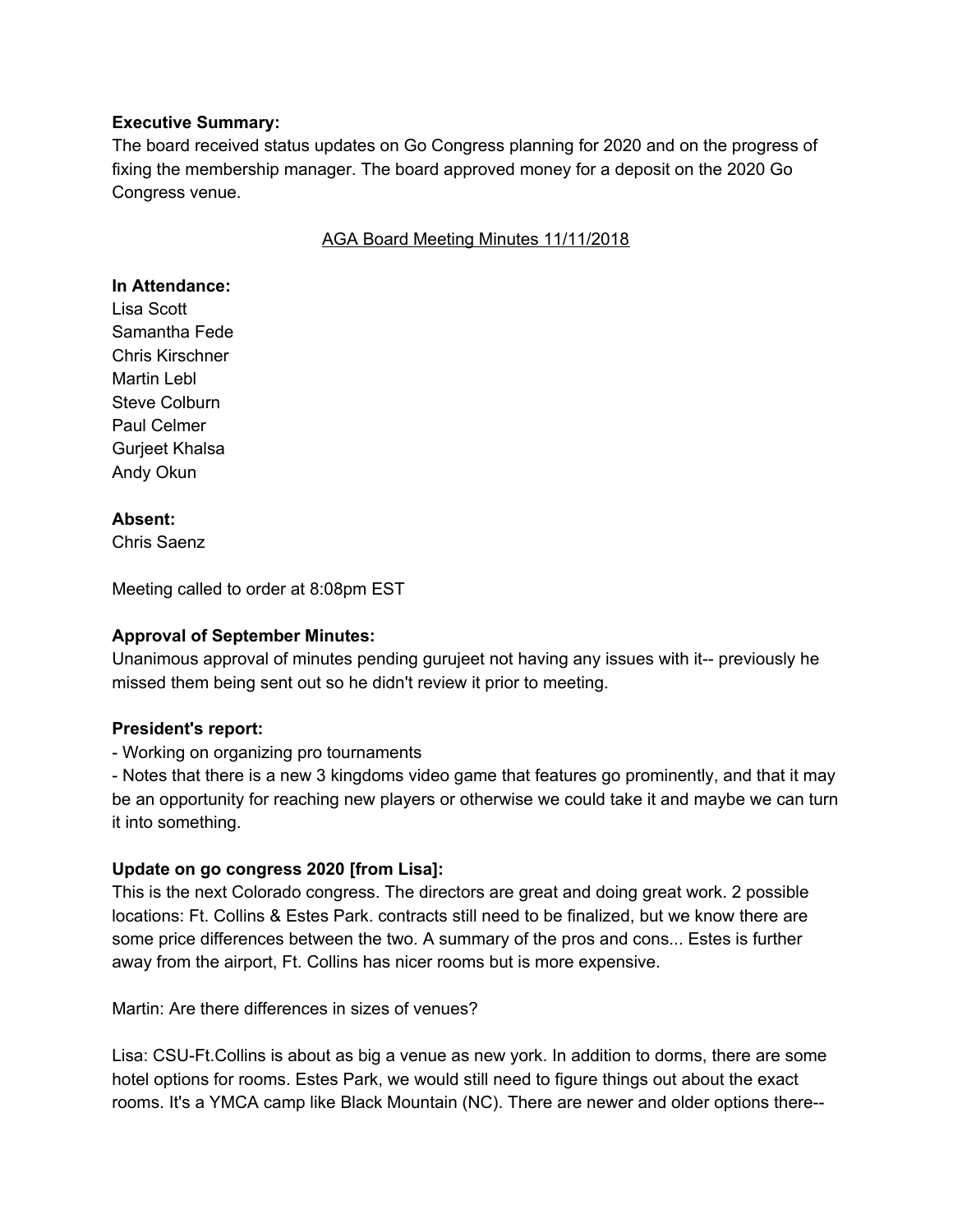older rooms are more flexible but newer rooms may be more appropriate for our needs. Both have plenty of facilities and we toured them in August.

Andy: Would 30-40k approval be sufficient for the deposit at either?

Lisa: Yes, but may be more than necessary right now

Chris: Is there a lock on prices for the venues?

Lisa: There will be before any deposit is given.

Chris: The venues will give estimates to include av etc? Not just rooms.

Lisa: Yes, although notably CSU has been less clear.

Andy: We'll have to have a final approval of contract, but it may be quick turn around [so that's why we should approve the deposit amount, if possible, today].

Lisa: The deposit could be more like 3k, but we just don't know yet.

Paul motions to approve deposit up to 40k. Gurujeet seconds. Unanimous approval.

## **Membership Manager Update:**

Steve: Michael has presented me a partially functioning membership manager. The biggest remaining thing is api paypal integration, need information from Roy before we can do that. I've been trying to contact him but we've been playing phone tag.

Andy: In terms of other options for new membership managers, due to illness etc, no progress has been made. I will have more progress next year.

## **New Business:**

Steve: Pandanet-AGA City League starts soon.

Andy: Will there be an EJ story?

Steve: It's going out tomorrow.

Andy: Are there any notable teams this year?

Steve: There's a bay area team with professional players this year, including Mingjiu Jiang. Overall, there are 7-8 pros registered.